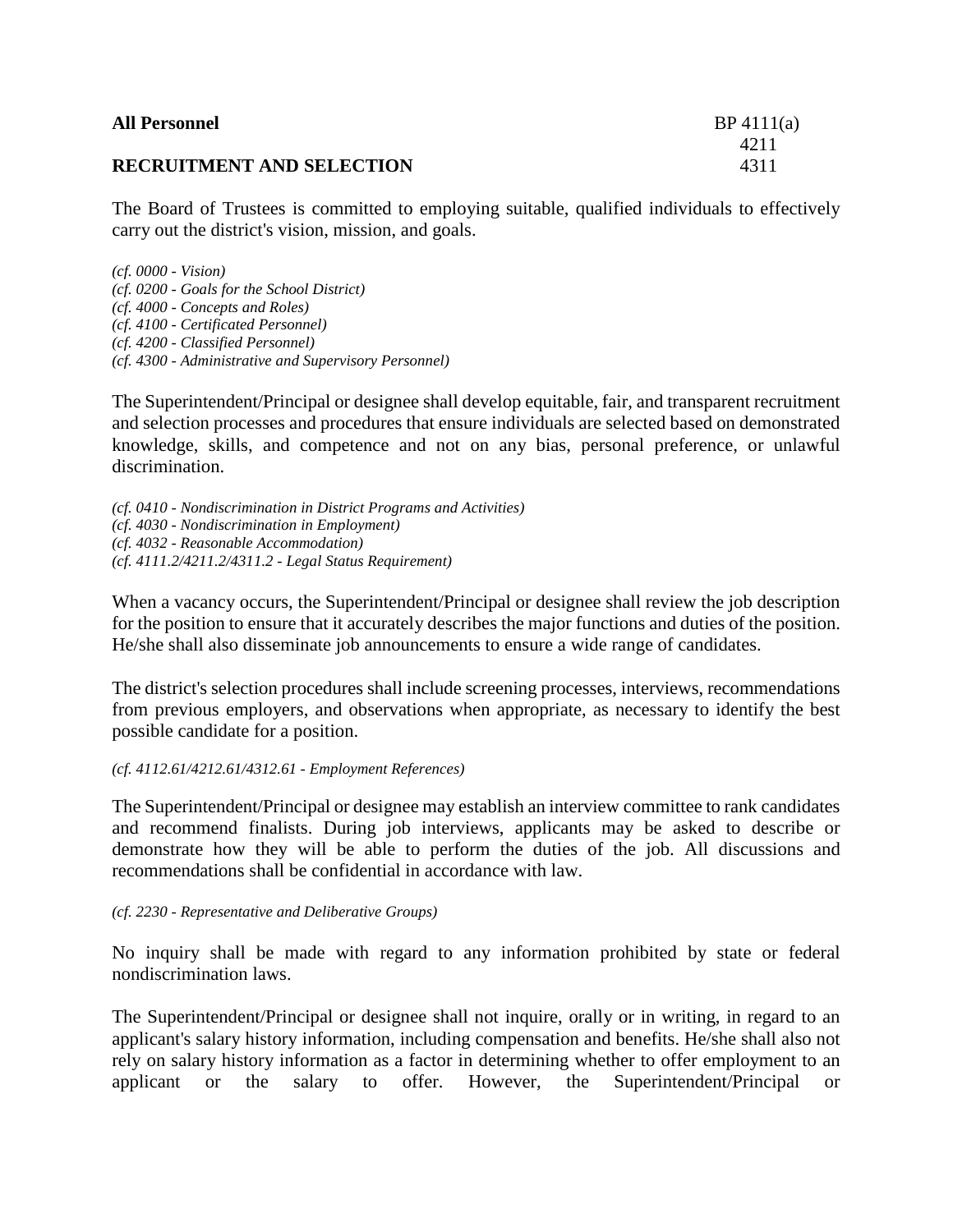BP 4111(b) 4211 4311

## **RECRUITMENT AND SELECTION** (continued)

designee may consider salary information that is disclosable under state or federal law or that the applicant discloses voluntarily and without prompting. Upon request, the Superintendent/Principal or designee shall provide the applicant the pay scale for the position to which he/she is applying. (Labor Code 432.3)

For each position, the Superintendent/Principal or designee shall present to the Board one candidate who meets all qualifications established by law and the Board for the position. No person shall be employed by the Board without the recommendation or endorsement of the Superintendent/Principal or designee.

*(cf. 4112 - Appointment and Conditions of Employment) (cf. 4112.2 - Certification) (cf. 4112.22 - Staff Teaching English Learners) (cf. 4112.23 - Special Education Staff) (cf. 4112.8/4212.8/4312.8 - Employment of Relatives) (cf. 4212 - Appointment and Conditions of Employment) (cf. 4312.1 - Contracts)*

## **Incentives**

With Board approval and in accordance with district needs, the district may provide incentives to recruit teachers, administrators, or other employees, such as signing bonuses, assistance with beginning teacher induction and/or credential costs, mentoring, additional compensation, and/or subsidized housing.

*Legal Reference: (see next page)*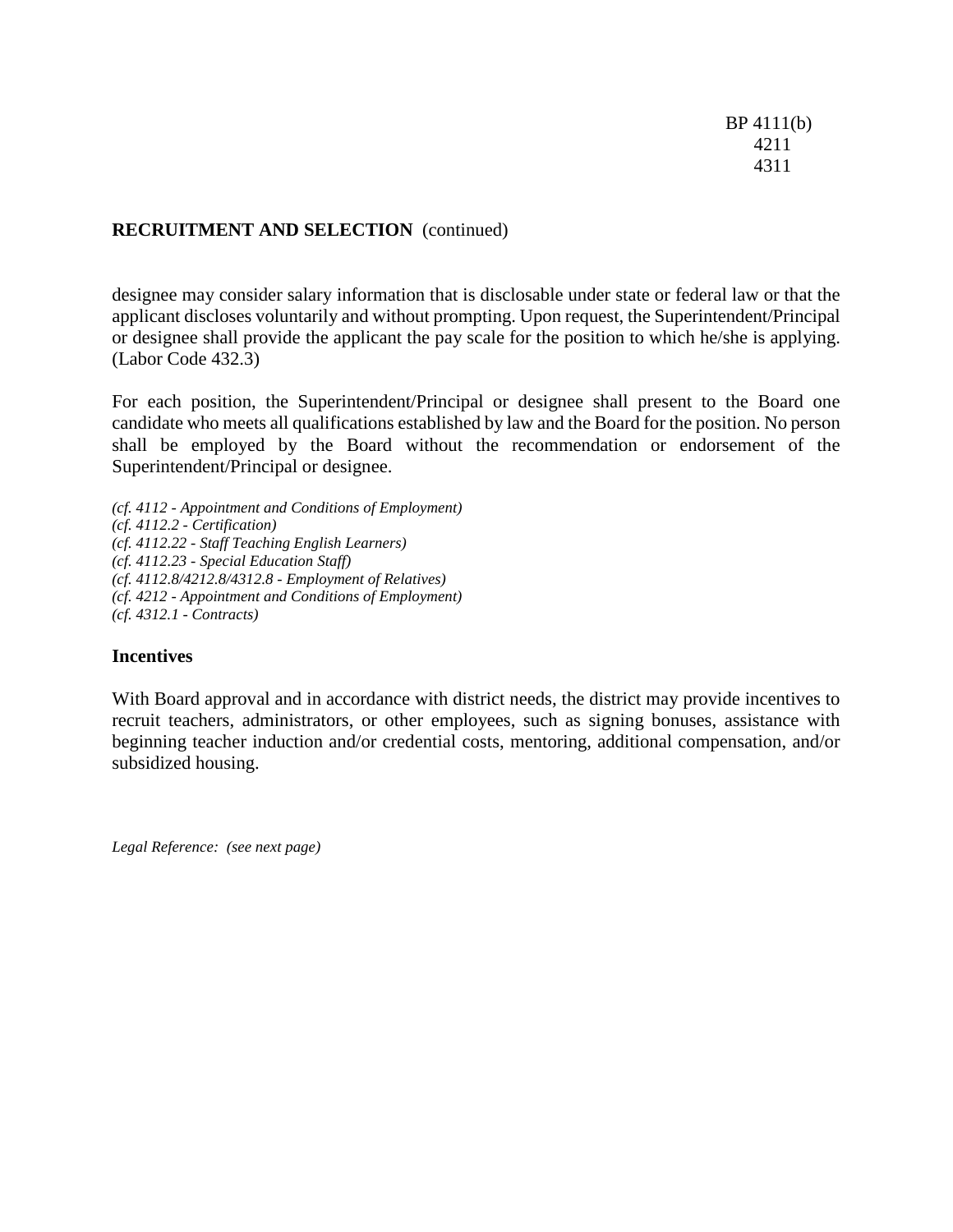## **RECRUITMENT AND SELECTION** (continued)

*Legal Reference: EDUCATION CODE 200-262.4 Prohibition of discrimination 35035 Responsibilities of superintendent 44066 Limitations on certification requirement 44259 Teaching credential; exception; designated subjects; minimum requirements 44750 Teacher recruitment resource center 44830-44831 Employment of certificated persons 44858 Age or marital status in certificated positions 44859 Prohibition against certain rules and regulations re: residency 45103-45139 Employment (classified employees) 49406 Examination for tuberculosis GOVERNMENT CODE 815.2 Liability of public entities and public employees 6250-6276.48 Public Records Act 12900-12996 Fair Employment and Housing Act, including: 12940-12957 Discrimination prohibited; unlawful practices HEALTH AND SAFETY CODE 53570-53574 Teacher Housing Act of 2016 LABOR CODE 432.3 Salary information UNITED STATES CODE, TITLE 5 552 Freedom of Information Act UNITED STATES CODE, TITLE 8 1324a Unlawful employment of aliens 1324b Unfair immigration related employment practices UNITED STATES CODE, TITLE 20 1681-1688 Title IX prohibition against discrimination UNITED STATES CODE, TITLE 42 2000d-2000d-7 Title VI, Civil Rights Act of 1964 2000e-2000e-17 Title VII, Civil Rights Act of 1964 as amended 12101-12213 Americans with Disabilities Act CODE OF FEDERAL REGULATIONS, TITLE 28 35.101-35.190 Americans with Disabilities Act CODE OF FEDERAL REGULATIONS, TITLE 34 106.51-106.61 Nondiscrimination on the basis of sex in employment in education program or activities COURT DECISIONS C.A. v William S. Hart Union High School District et al., (2012) 138 Cal.Rptr.3d 1*

*Management Resources: (see next page)*